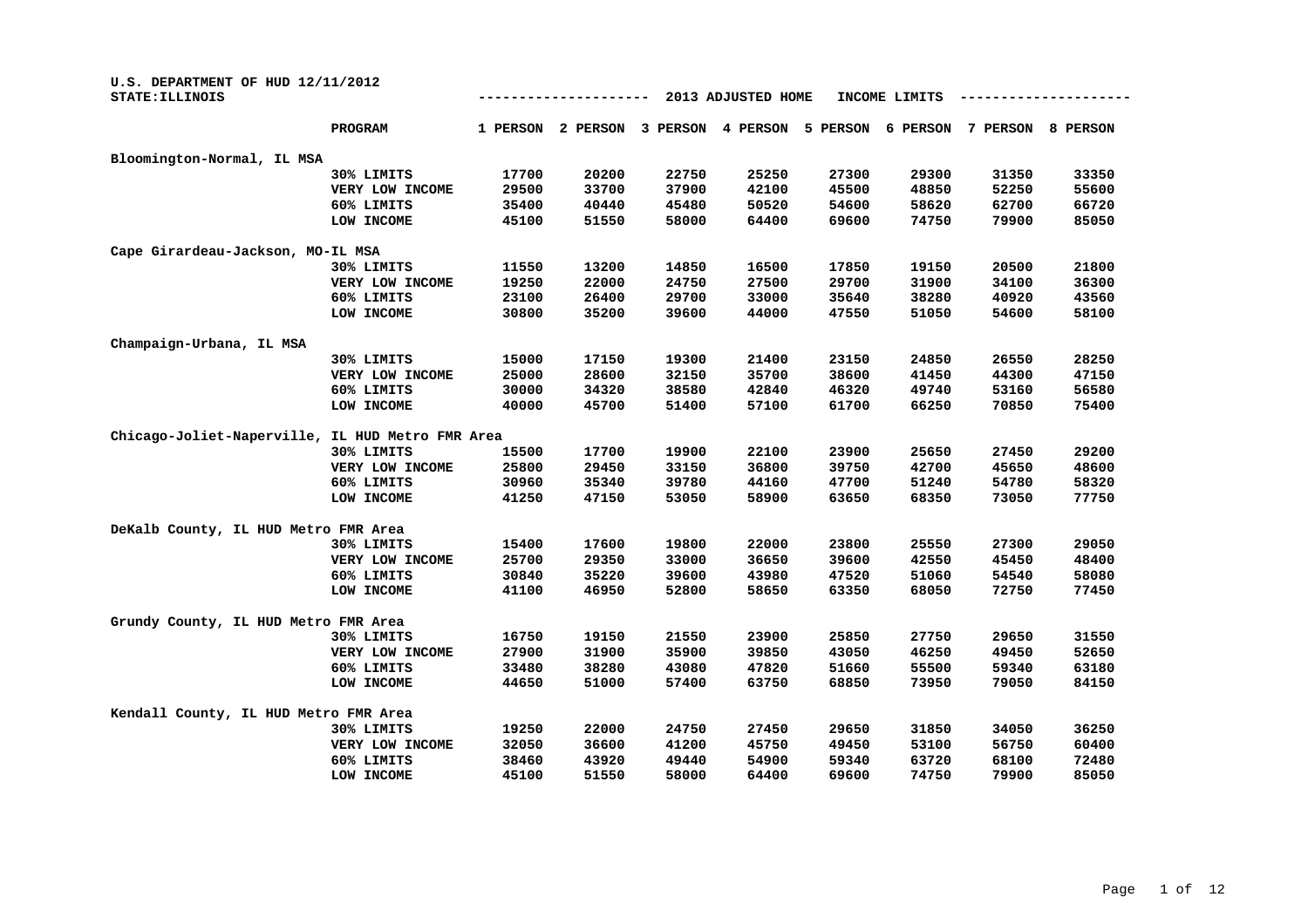| U.S. DEPARTMENT OF HUD 12/11/2012<br>STATE: ILLINOIS |                 |          |          |          | 2013 ADJUSTED HOME |          | INCOME LIMITS |          |          |
|------------------------------------------------------|-----------------|----------|----------|----------|--------------------|----------|---------------|----------|----------|
|                                                      | <b>PROGRAM</b>  | 1 PERSON | 2 PERSON | 3 PERSON | 4 PERSON           | 5 PERSON | 6 PERSON      | 7 PERSON | 8 PERSON |
| Danville, IL MSA                                     |                 |          |          |          |                    |          |               |          |          |
|                                                      | 30% LIMITS      | 11800    | 13500    | 15200    | 16850              | 18200    | 19550         | 20900    | 22250    |
|                                                      | VERY LOW INCOME | 19700    | 22500    | 25300    | 28100              | 30350    | 32600         | 34850    | 37100    |
|                                                      | 60% LIMITS      | 23640    | 27000    | 30360    | 33720              | 36420    | 39120         | 41820    | 44520    |
|                                                      | LOW INCOME      | 31500    | 36000    | 40500    | 44950              | 48550    | 52150         | 55750    | 59350    |
| Davenport-Moline-Rock Island, IA-IL MSA              |                 |          |          |          |                    |          |               |          |          |
|                                                      | 30% LIMITS      | 13300    | 15200    | 17100    | 18950              | 20500    | 22000         | 23500    | 25050    |
|                                                      | VERY LOW INCOME | 22100    | 25250    | 28400    | 31550              | 34100    | 36600         | 39150    | 41650    |
|                                                      | 60% LIMITS      | 26520    | 30300    | 34080    | 37860              | 40920    | 43920         | 46980    | 49980    |
|                                                      | LOW INCOME      | 35350    | 40400    | 45450    | 50500              | 54550    | 58600         | 62650    | 66700    |
| Decatur, IL MSA                                      |                 |          |          |          |                    |          |               |          |          |
|                                                      | 30% LIMITS      | 12050    | 13800    | 15500    | 17200              | 18600    | 20000         | 21350    | 22750    |
|                                                      | VERY LOW INCOME | 20100    | 22950    | 25800    | 28650              | 30950    | 33250         | 35550    | 37850    |
|                                                      | 60% LIMITS      | 24120    | 27540    | 30960    | 34380              | 37140    | 39900         | 42660    | 45420    |
|                                                      | LOW INCOME      | 32100    | 36700    | 41300    | 45850              | 49550    | 53200         | 56900    | 60550    |
| Kankakee-Bradley, IL MSA                             |                 |          |          |          |                    |          |               |          |          |
|                                                      | 30% LIMITS      | 13100    | 14950    | 16800    | 18650              | 20150    | 21650         | 23150    | 24650    |
|                                                      | VERY LOW INCOME | 21750    | 24850    | 27950    | 31050              | 33550    | 36050         | 38550    | 41000    |
|                                                      | 60% LIMITS      | 26100    | 29820    | 33540    | 37260              | 40260    | 43260         | 46260    | 49200    |
|                                                      | LOW INCOME      | 34800    | 39800    | 44750    | 49700              | 53700    | 57700         | 61650    | 65650    |
| Peoria, IL MSA                                       |                 |          |          |          |                    |          |               |          |          |
|                                                      | 30% LIMITS      | 14000    | 16000    | 18000    | 20000              | 21600    | 23200         | 24800    | 26400    |
|                                                      | VERY LOW INCOME | 23350    | 26650    | 30000    | 33300              | 36000    | 38650         | 41300    | 44000    |
|                                                      | 60% LIMITS      | 28020    | 31980    | 36000    | 39960              | 43200    | 46380         | 49560    | 52800    |
|                                                      | LOW INCOME      | 37350    | 42650    | 48000    | 53300              | 57600    | 61850         | 66100    | 70400    |
| Rockford, IL MSA                                     |                 |          |          |          |                    |          |               |          |          |
|                                                      | 30% LIMITS      | 12850    | 14700    | 16550    | 18350              | 19850    | 21300         | 22800    | 24250    |
|                                                      | VERY LOW INCOME | 21400    | 24450    | 27500    | 30550              | 33000    | 35450         | 37900    | 40350    |
|                                                      | 60% LIMITS      | 25680    | 29340    | 33000    | 36660              | 39600    | 42540         | 45480    | 48420    |
|                                                      | LOW INCOME      | 34250    | 39150    | 44050    | 48900              | 52850    | 56750         | 60650    | 64550    |
| St. Louis, MO-IL HUD Metro FMR Area                  |                 |          |          |          |                    |          |               |          |          |
|                                                      | 30% LIMITS      | 14550    | 16600    | 18700    | 20750              | 22450    | 24100         | 25750    | 27400    |
|                                                      | VERY LOW INCOME | 24250    | 27700    | 31150    | 34600              | 37400    | 40150         | 42950    | 45700    |
|                                                      | 60% LIMITS      | 29100    | 33240    | 37380    | 41520              | 44880    | 48180         | 51540    | 54840    |
|                                                      | LOW INCOME      | 38750    | 44300    | 49850    | 55350              | 59800    | 64250         | 68650    | 73100    |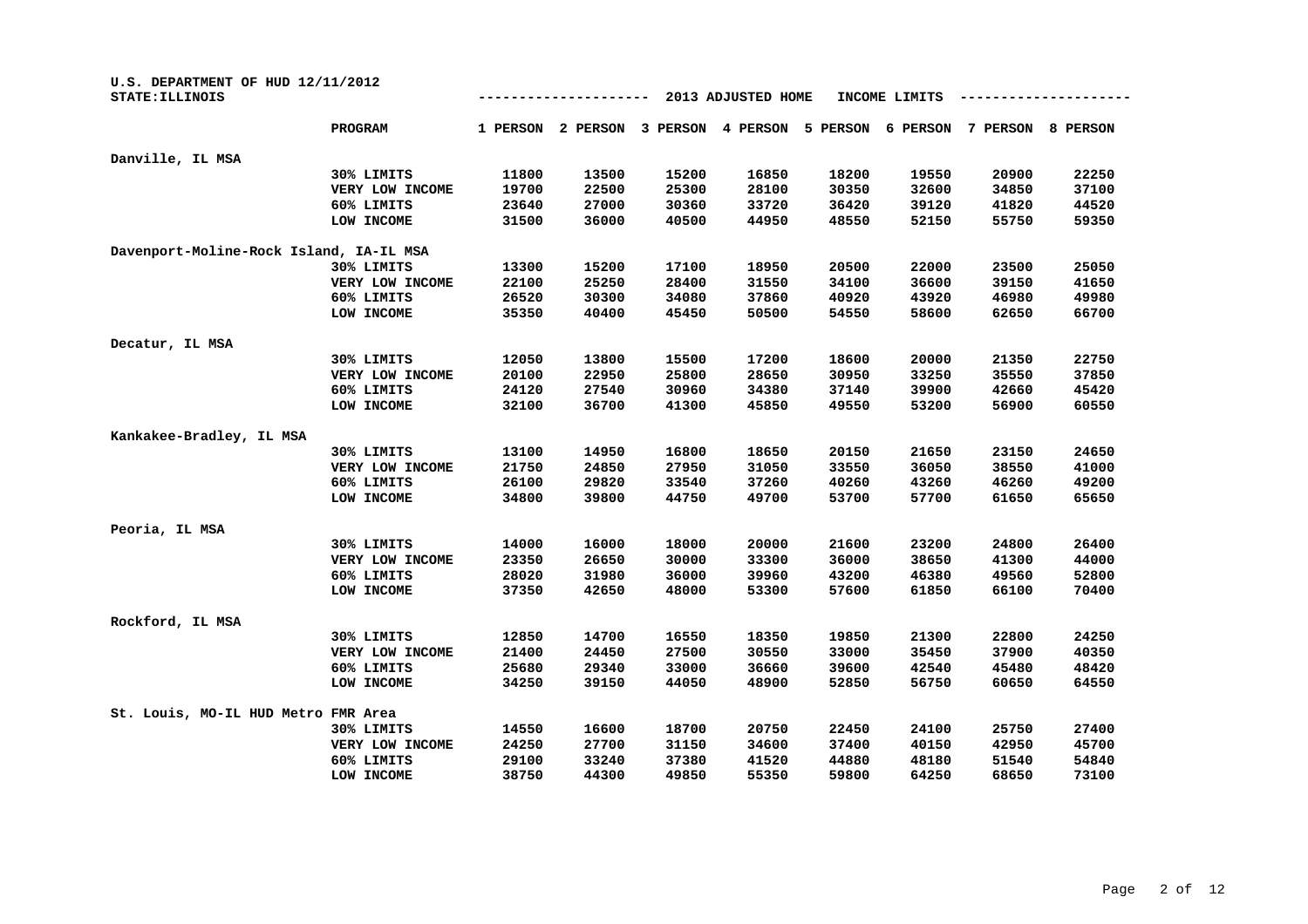| U.S. DEPARTMENT OF HUD 12/11/2012<br>STATE: ILLINOIS |                 |          |          |          | 2013 ADJUSTED HOME |          | INCOME LIMITS |          |          |
|------------------------------------------------------|-----------------|----------|----------|----------|--------------------|----------|---------------|----------|----------|
|                                                      | <b>PROGRAM</b>  | 1 PERSON | 2 PERSON | 3 PERSON | 4 PERSON           | 5 PERSON | 6 PERSON      | 7 PERSON | 8 PERSON |
| Bond County, IL HUD Metro FMR Area                   |                 |          |          |          |                    |          |               |          |          |
|                                                      | 30% LIMITS      | 13600    | 15550    | 17500    | 19400              | 21000    | 22550         | 24100    | 25650    |
|                                                      | VERY LOW INCOME | 22650    | 25850    | 29100    | 32300              | 34900    | 37500         | 40100    | 42650    |
|                                                      | 60% LIMITS      | 27180    | 31020    | 34920    | 38760              | 41880    | 45000         | 48120    | 51180    |
|                                                      | LOW INCOME      | 36200    | 41400    | 46550    | 51700              | 55850    | 60000         | 64150    | 68250    |
| Macoupin County, IL HUD Metro FMR Area               |                 |          |          |          |                    |          |               |          |          |
|                                                      | 30% LIMITS      | 13350    | 15250    | 17150    | 19050              | 20600    | 22100         | 23650    | 25150    |
|                                                      | VERY LOW INCOME | 22250    | 25400    | 28600    | 31750              | 34300    | 36850         | 39400    | 41950    |
|                                                      | 60% LIMITS      | 26700    | 30480    | 34320    | 38100              | 41160    | 44220         | 47280    | 50340    |
|                                                      | LOW INCOME      | 35600    | 40650    | 45750    | 50800              | 54900    | 58950         | 63000    | 67100    |
| Springfield, IL MSA                                  |                 |          |          |          |                    |          |               |          |          |
|                                                      | 30% LIMITS      | 14150    | 16150    | 18150    | 20150              | 21800    | 23400         | 25000    | 26600    |
|                                                      | VERY LOW INCOME | 23550    | 26900    | 30250    | 33600              | 36300    | 39000         | 41700    | 44400    |
|                                                      | 60% LIMITS      | 28260    | 32280    | 36300    | 40320              | 43560    | 46800         | 50040    | 53280    |
|                                                      | LOW INCOME      | 37650    | 43000    | 48400    | 53750              | 58050    | 62350         | 66650    | 70950    |
| Adams County, IL                                     |                 |          |          |          |                    |          |               |          |          |
|                                                      | 30% LIMITS      | 11900    | 13600    | 15300    | 16950              | 18350    | 19700         | 21050    | 22400    |
|                                                      | VERY LOW INCOME | 19800    | 22600    | 25450    | 28250              | 30550    | 32800         | 35050    | 37300    |
|                                                      | 60% LIMITS      | 23760    | 27120    | 30540    | 33900              | 36660    | 39360         | 42060    | 44760    |
|                                                      | LOW INCOME      | 31650    | 36200    | 40700    | 45200              | 48850    | 52450         | 56050    | 59700    |
| Brown County, IL                                     |                 |          |          |          |                    |          |               |          |          |
|                                                      | 30% LIMITS      | 11800    | 13500    | 15200    | 16850              | 18200    | 19550         | 20900    | 22250    |
|                                                      | VERY LOW INCOME | 19700    | 22500    | 25300    | 28100              | 30350    | 32600         | 34850    | 37100    |
|                                                      | 60% LIMITS      | 23640    | 27000    | 30360    | 33720              | 36420    | 39120         | 41820    | 44520    |
|                                                      | LOW INCOME      | 31500    | 36000    | 40500    | 44950              | 48550    | 52150         | 55750    | 59350    |
| Bureau County, IL                                    |                 |          |          |          |                    |          |               |          |          |
|                                                      | 30% LIMITS      | 12350    | 14100    | 15850    | 17600              | 19050    | 20450         | 21850    | 23250    |
|                                                      | VERY LOW INCOME | 20550    | 23500    | 26450    | 29350              | 31700    | 34050         | 36400    | 38750    |
|                                                      | 60% LIMITS      | 24660    | 28200    | 31740    | 35220              | 38040    | 40860         | 43680    | 46500    |
|                                                      | LOW INCOME      | 32900    | 37600    | 42300    | 46950              | 50750    | 54500         | 58250    | 62000    |
| Carroll County, IL                                   |                 |          |          |          |                    |          |               |          |          |
|                                                      | 30% LIMITS      | 12400    | 14150    | 15900    | 17650              | 19100    | 20500         | 21900    | 23300    |
|                                                      | VERY LOW INCOME | 20600    | 23550    | 26500    | 29400              | 31800    | 34150         | 36500    | 38850    |
|                                                      | 60% LIMITS      | 24720    | 28260    | 31800    | 35280              | 38160    | 40980         | 43800    | 46620    |
|                                                      | LOW INCOME      | 32950    | 37650    | 42350    | 47050              | 50850    | 54600         | 58350    | 62150    |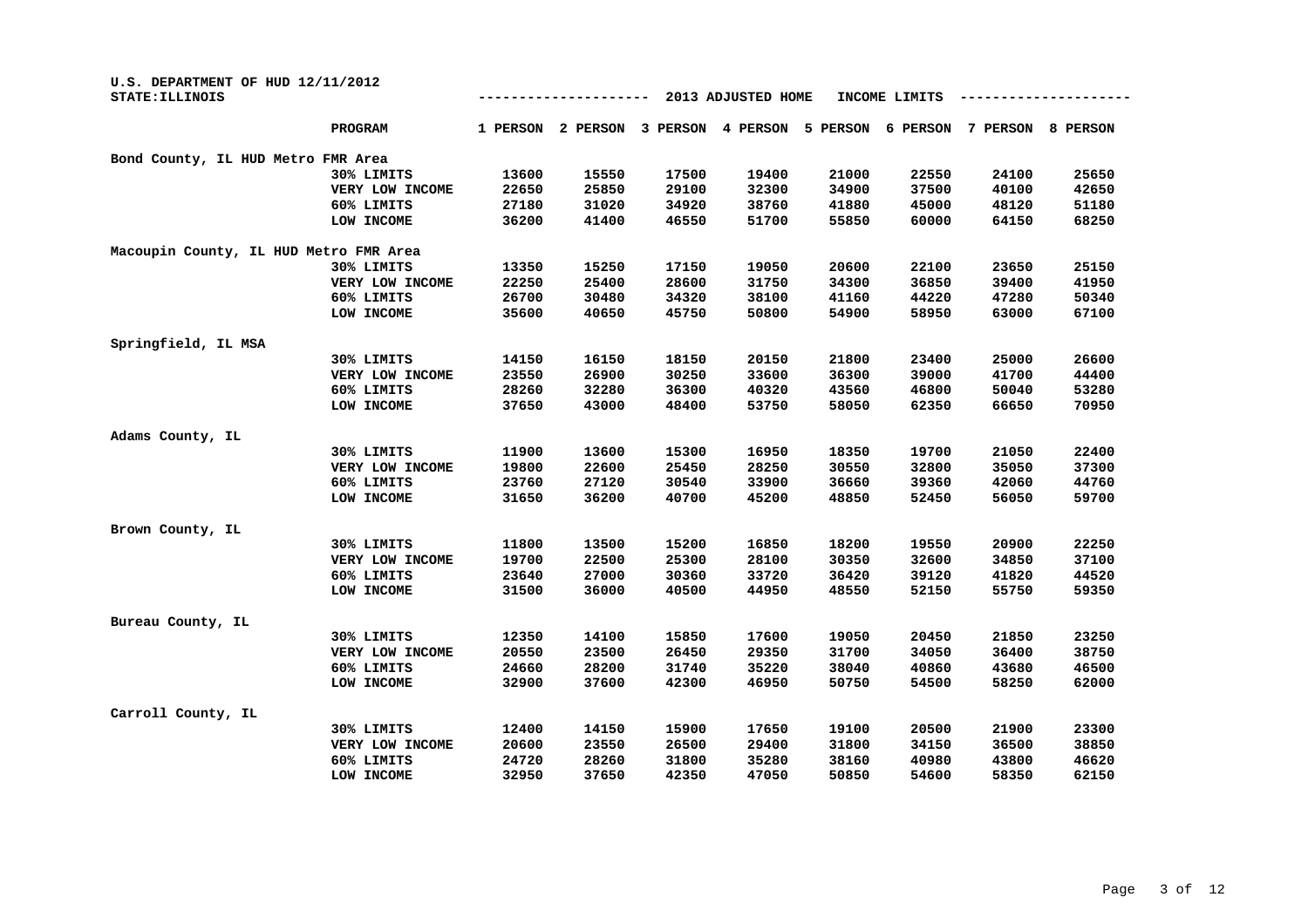| U.S. DEPARTMENT OF HUD 12/11/2012<br>STATE: ILLINOIS |                 | 2013 ADJUSTED HOME<br>INCOME LIMITS |          |          |          |          |          |          |          |
|------------------------------------------------------|-----------------|-------------------------------------|----------|----------|----------|----------|----------|----------|----------|
|                                                      | <b>PROGRAM</b>  | 1 PERSON                            | 2 PERSON | 3 PERSON | 4 PERSON | 5 PERSON | 6 PERSON | 7 PERSON | 8 PERSON |
| Cass County, IL                                      |                 |                                     |          |          |          |          |          |          |          |
|                                                      | 30% LIMITS      | 11800                               | 13500    | 15200    | 16850    | 18200    | 19550    | 20900    | 22250    |
|                                                      | VERY LOW INCOME | 19700                               | 22500    | 25300    | 28100    | 30350    | 32600    | 34850    | 37100    |
|                                                      | 60% LIMITS      | 23640                               | 27000    | 30360    | 33720    | 36420    | 39120    | 41820    | 44520    |
|                                                      | LOW INCOME      | 31500                               | 36000    | 40500    | 44950    | 48550    | 52150    | 55750    | 59350    |
| Christian County, IL                                 |                 |                                     |          |          |          |          |          |          |          |
|                                                      | 30% LIMITS      | 11800                               | 13500    | 15200    | 16850    | 18200    | 19550    | 20900    | 22250    |
|                                                      | VERY LOW INCOME | 19700                               | 22500    | 25300    | 28100    | 30350    | 32600    | 34850    | 37100    |
|                                                      | 60% LIMITS      | 23640                               | 27000    | 30360    | 33720    | 36420    | 39120    | 41820    | 44520    |
|                                                      | LOW INCOME      | 31500                               | 36000    | 40500    | 44950    | 48550    | 52150    | 55750    | 59350    |
| Clark County, IL                                     |                 |                                     |          |          |          |          |          |          |          |
|                                                      | 30% LIMITS      | 11800                               | 13500    | 15200    | 16850    | 18200    | 19550    | 20900    | 22250    |
|                                                      | VERY LOW INCOME | 19700                               | 22500    | 25300    | 28100    | 30350    | 32600    | 34850    | 37100    |
|                                                      | 60% LIMITS      | 23640                               | 27000    | 30360    | 33720    | 36420    | 39120    | 41820    | 44520    |
|                                                      | LOW INCOME      | 31500                               | 36000    | 40500    | 44950    | 48550    | 52150    | 55750    | 59350    |
| Clay County, IL                                      |                 |                                     |          |          |          |          |          |          |          |
|                                                      | 30% LIMITS      | 11800                               | 13500    | 15200    | 16850    | 18200    | 19550    | 20900    | 22250    |
|                                                      | VERY LOW INCOME | 19700                               | 22500    | 25300    | 28100    | 30350    | 32600    | 34850    | 37100    |
|                                                      | 60% LIMITS      | 23640                               | 27000    | 30360    | 33720    | 36420    | 39120    | 41820    | 44520    |
|                                                      | LOW INCOME      | 31500                               | 36000    | 40500    | 44950    | 48550    | 52150    | 55750    | 59350    |
| Coles County, IL                                     |                 |                                     |          |          |          |          |          |          |          |
|                                                      | 30% LIMITS      | 12150                               | 13850    | 15600    | 17300    | 18700    | 20100    | 21500    | 22850    |
|                                                      | VERY LOW INCOME | 20200                               | 23050    | 25950    | 28800    | 31150    | 33450    | 35750    | 38050    |
|                                                      | 60% LIMITS      | 24240                               | 27660    | 31140    | 34560    | 37380    | 40140    | 42900    | 45660    |
|                                                      | LOW INCOME      | 32300                               | 36900    | 41500    | 46100    | 49800    | 53500    | 57200    | 60900    |
| Crawford County, IL                                  |                 |                                     |          |          |          |          |          |          |          |
|                                                      | 30% LIMITS      | 11800                               | 13500    | 15200    | 16850    | 18200    | 19550    | 20900    | 22250    |
|                                                      | VERY LOW INCOME | 19700                               | 22500    | 25300    | 28100    | 30350    | 32600    | 34850    | 37100    |
|                                                      | 60% LIMITS      | 23640                               | 27000    | 30360    | 33720    | 36420    | 39120    | 41820    | 44520    |
|                                                      | LOW INCOME      | 31500                               | 36000    | 40500    | 44950    | 48550    | 52150    | 55750    | 59350    |
| Cumberland County, IL                                |                 |                                     |          |          |          |          |          |          |          |
|                                                      | 30% LIMITS      | 11800                               | 13500    | 15200    | 16850    | 18200    | 19550    | 20900    | 22250    |
|                                                      | VERY LOW INCOME | 19700                               | 22500    | 25300    | 28100    | 30350    | 32600    | 34850    | 37100    |
|                                                      | 60% LIMITS      | 23640                               | 27000    | 30360    | 33720    | 36420    | 39120    | 41820    | 44520    |
|                                                      | LOW INCOME      | 31500                               | 36000    | 40500    | 44950    | 48550    | 52150    | 55750    | 59350    |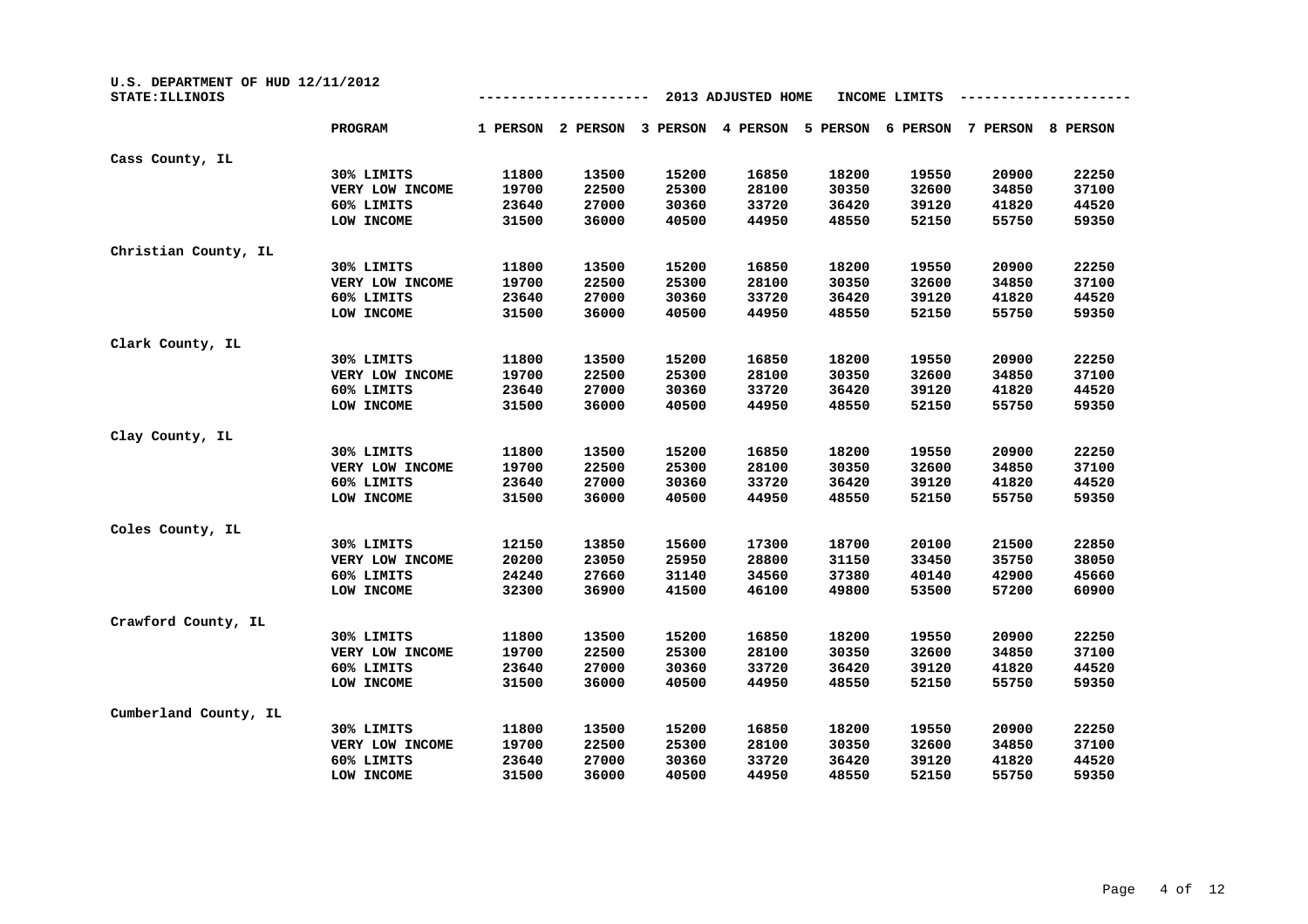| U.S. DEPARTMENT OF HUD 12/11/2012<br>STATE: ILLINOIS |                 |          |          |          | 2013 ADJUSTED HOME |          | INCOME LIMITS |          |          |
|------------------------------------------------------|-----------------|----------|----------|----------|--------------------|----------|---------------|----------|----------|
|                                                      | <b>PROGRAM</b>  | 1 PERSON | 2 PERSON | 3 PERSON | 4 PERSON           | 5 PERSON | 6 PERSON      | 7 PERSON | 8 PERSON |
| De Witt County, IL                                   |                 |          |          |          |                    |          |               |          |          |
|                                                      | 30% LIMITS      | 12700    | 14500    | 16300    | 18100              | 19550    | 21000         | 22450    | 23900    |
|                                                      | VERY LOW INCOME | 21150    | 24200    | 27200    | 30200              | 32650    | 35050         | 37450    | 39900    |
|                                                      | 60% LIMITS      | 25380    | 29040    | 32640    | 36240              | 39180    | 42060         | 44940    | 47880    |
|                                                      | LOW INCOME      | 33850    | 38650    | 43500    | 48300              | 52200    | 56050         | 59900    | 63800    |
| Douglas County, IL                                   |                 |          |          |          |                    |          |               |          |          |
|                                                      | 30% LIMITS      | 13500    | 15400    | 17350    | 19250              | 20800    | 22350         | 23900    | 25450    |
|                                                      | VERY LOW INCOME | 22450    | 25650    | 28850    | 32050              | 34650    | 37200         | 39750    | 42350    |
|                                                      | 60% LIMITS      | 26940    | 30780    | 34620    | 38460              | 41580    | 44640         | 47700    | 50820    |
|                                                      | LOW INCOME      | 35950    | 41050    | 46200    | 51300              | 55450    | 59550         | 63650    | 67750    |
| Edgar County, IL                                     |                 |          |          |          |                    |          |               |          |          |
|                                                      | 30% LIMITS      | 11800    | 13500    | 15200    | 16850              | 18200    | 19550         | 20900    | 22250    |
|                                                      | VERY LOW INCOME | 19700    | 22500    | 25300    | 28100              | 30350    | 32600         | 34850    | 37100    |
|                                                      | 60% LIMITS      | 23640    | 27000    | 30360    | 33720              | 36420    | 39120         | 41820    | 44520    |
|                                                      | LOW INCOME      | 31500    | 36000    | 40500    | 44950              | 48550    | 52150         | 55750    | 59350    |
| Edwards County, IL                                   |                 |          |          |          |                    |          |               |          |          |
|                                                      | 30% LIMITS      | 11800    | 13500    | 15200    | 16850              | 18200    | 19550         | 20900    | 22250    |
|                                                      | VERY LOW INCOME | 19700    | 22500    | 25300    | 28100              | 30350    | 32600         | 34850    | 37100    |
|                                                      | 60% LIMITS      | 23640    | 27000    | 30360    | 33720              | 36420    | 39120         | 41820    | 44520    |
|                                                      | LOW INCOME      | 31500    | 36000    | 40500    | 44950              | 48550    | 52150         | 55750    | 59350    |
| Effingham County, IL                                 |                 |          |          |          |                    |          |               |          |          |
|                                                      | 30% LIMITS      | 13700    | 15650    | 17600    | 19550              | 21150    | 22700         | 24250    | 25850    |
|                                                      | VERY LOW INCOME | 22850    | 26100    | 29350    | 32600              | 35250    | 37850         | 40450    | 43050    |
|                                                      | 60% LIMITS      | 27420    | 31320    | 35220    | 39120              | 42300    | 45420         | 48540    | 51660    |
|                                                      | LOW INCOME      | 36550    | 41750    | 46950    | 52150              | 56350    | 60500         | 64700    | 68850    |
| Fayette County, IL                                   |                 |          |          |          |                    |          |               |          |          |
|                                                      | 30% LIMITS      | 11800    | 13500    | 15200    | 16850              | 18200    | 19550         | 20900    | 22250    |
|                                                      | VERY LOW INCOME | 19700    | 22500    | 25300    | 28100              | 30350    | 32600         | 34850    | 37100    |
|                                                      | 60% LIMITS      | 23640    | 27000    | 30360    | 33720              | 36420    | 39120         | 41820    | 44520    |
|                                                      | LOW INCOME      | 31500    | 36000    | 40500    | 44950              | 48550    | 52150         | 55750    | 59350    |
| Franklin County, IL                                  |                 |          |          |          |                    |          |               |          |          |
|                                                      | 30% LIMITS      | 11800    | 13500    | 15200    | 16850              | 18200    | 19550         | 20900    | 22250    |
|                                                      | VERY LOW INCOME | 19700    | 22500    | 25300    | 28100              | 30350    | 32600         | 34850    | 37100    |
|                                                      | 60% LIMITS      | 23640    | 27000    | 30360    | 33720              | 36420    | 39120         | 41820    | 44520    |
|                                                      | LOW INCOME      | 31500    | 36000    | 40500    | 44950              | 48550    | 52150         | 55750    | 59350    |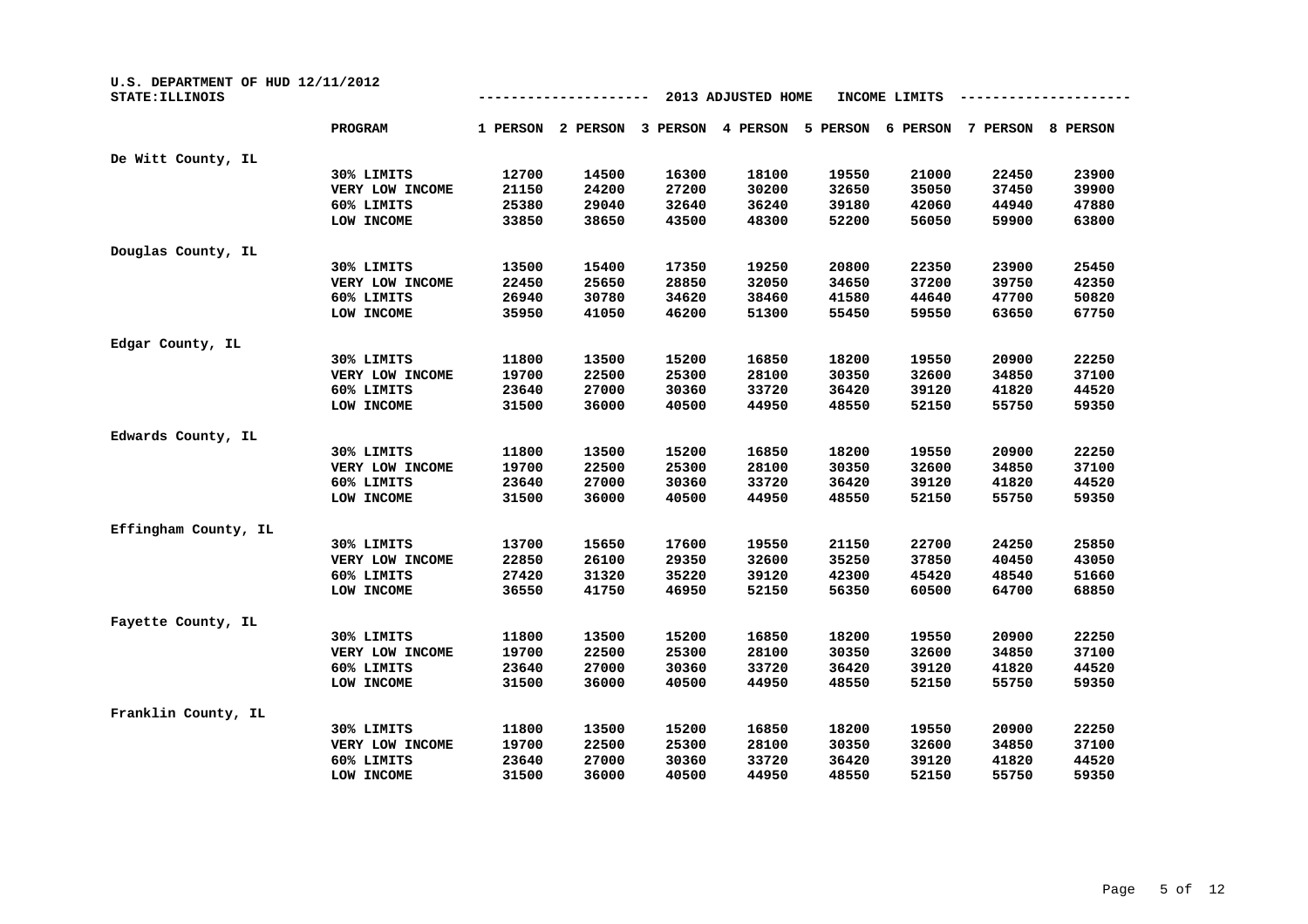| U.S. DEPARTMENT OF HUD 12/11/2012<br>STATE: ILLINOIS |                 |          |          | INCOME LIMITS |          |          |          |          |                 |
|------------------------------------------------------|-----------------|----------|----------|---------------|----------|----------|----------|----------|-----------------|
|                                                      | PROGRAM         | 1 PERSON | 2 PERSON | 3 PERSON      | 4 PERSON | 5 PERSON | 6 PERSON | 7 PERSON | <b>8 PERSON</b> |
| Fulton County, IL                                    |                 |          |          |               |          |          |          |          |                 |
|                                                      | 30% LIMITS      | 11800    | 13500    | 15200         | 16850    | 18200    | 19550    | 20900    | 22250           |
|                                                      | VERY LOW INCOME | 19700    | 22500    | 25300         | 28100    | 30350    | 32600    | 34850    | 37100           |
|                                                      | 60% LIMITS      | 23640    | 27000    | 30360         | 33720    | 36420    | 39120    | 41820    | 44520           |
|                                                      | LOW INCOME      | 31500    | 36000    | 40500         | 44950    | 48550    | 52150    | 55750    | 59350           |
| Gallatin County, IL                                  |                 |          |          |               |          |          |          |          |                 |
|                                                      | 30% LIMITS      | 11800    | 13500    | 15200         | 16850    | 18200    | 19550    | 20900    | 22250           |
|                                                      | VERY LOW INCOME | 19700    | 22500    | 25300         | 28100    | 30350    | 32600    | 34850    | 37100           |
|                                                      | 60% LIMITS      | 23640    | 27000    | 30360         | 33720    | 36420    | 39120    | 41820    | 44520           |
|                                                      | LOW INCOME      | 31500    | 36000    | 40500         | 44950    | 48550    | 52150    | 55750    | 59350           |
| Greene County, IL                                    |                 |          |          |               |          |          |          |          |                 |
|                                                      | 30% LIMITS      | 11800    | 13500    | 15200         | 16850    | 18200    | 19550    | 20900    | 22250           |
|                                                      | VERY LOW INCOME | 19700    | 22500    | 25300         | 28100    | 30350    | 32600    | 34850    | 37100           |
|                                                      | 60% LIMITS      | 23640    | 27000    | 30360         | 33720    | 36420    | 39120    | 41820    | 44520           |
|                                                      | LOW INCOME      | 31500    | 36000    | 40500         | 44950    | 48550    | 52150    | 55750    | 59350           |
| Hamilton County, IL                                  |                 |          |          |               |          |          |          |          |                 |
|                                                      | 30% LIMITS      | 11800    | 13500    | 15200         | 16850    | 18200    | 19550    | 20900    | 22250           |
|                                                      | VERY LOW INCOME | 19700    | 22500    | 25300         | 28100    | 30350    | 32600    | 34850    | 37100           |
|                                                      | 60% LIMITS      | 23640    | 27000    | 30360         | 33720    | 36420    | 39120    | 41820    | 44520           |
|                                                      | LOW INCOME      | 31500    | 36000    | 40500         | 44950    | 48550    | 52150    | 55750    | 59350           |
| Hancock County, IL                                   |                 |          |          |               |          |          |          |          |                 |
|                                                      | 30% LIMITS      | 12350    | 14100    | 15850         | 17600    | 19050    | 20450    | 21850    | 23250           |
|                                                      | VERY LOW INCOME | 20550    | 23450    | 26400         | 29300    | 31650    | 34000    | 36350    | 38700           |
|                                                      | 60% LIMITS      | 24660    | 28140    | 31680         | 35160    | 37980    | 40800    | 43620    | 46440           |
|                                                      | LOW INCOME      | 32850    | 37550    | 42250         | 46900    | 50700    | 54450    | 58200    | 61950           |
| Hardin County, IL                                    |                 |          |          |               |          |          |          |          |                 |
|                                                      | 30% LIMITS      | 11800    | 13500    | 15200         | 16850    | 18200    | 19550    | 20900    | 22250           |
|                                                      | VERY LOW INCOME | 19700    | 22500    | 25300         | 28100    | 30350    | 32600    | 34850    | 37100           |
|                                                      | 60% LIMITS      | 23640    | 27000    | 30360         | 33720    | 36420    | 39120    | 41820    | 44520           |
|                                                      | LOW INCOME      | 31500    | 36000    | 40500         | 44950    | 48550    | 52150    | 55750    | 59350           |
| Henderson County, IL                                 |                 |          |          |               |          |          |          |          |                 |
|                                                      | 30% LIMITS      | 12350    | 14100    | 15850         | 17600    | 19050    | 20450    | 21850    | 23250           |
|                                                      | VERY LOW INCOME | 20550    | 23450    | 26400         | 29300    | 31650    | 34000    | 36350    | 38700           |
|                                                      | 60% LIMITS      | 24660    | 28140    | 31680         | 35160    | 37980    | 40800    | 43620    | 46440           |
|                                                      | LOW INCOME      | 32850    | 37550    | 42250         | 46900    | 50700    | 54450    | 58200    | 61950           |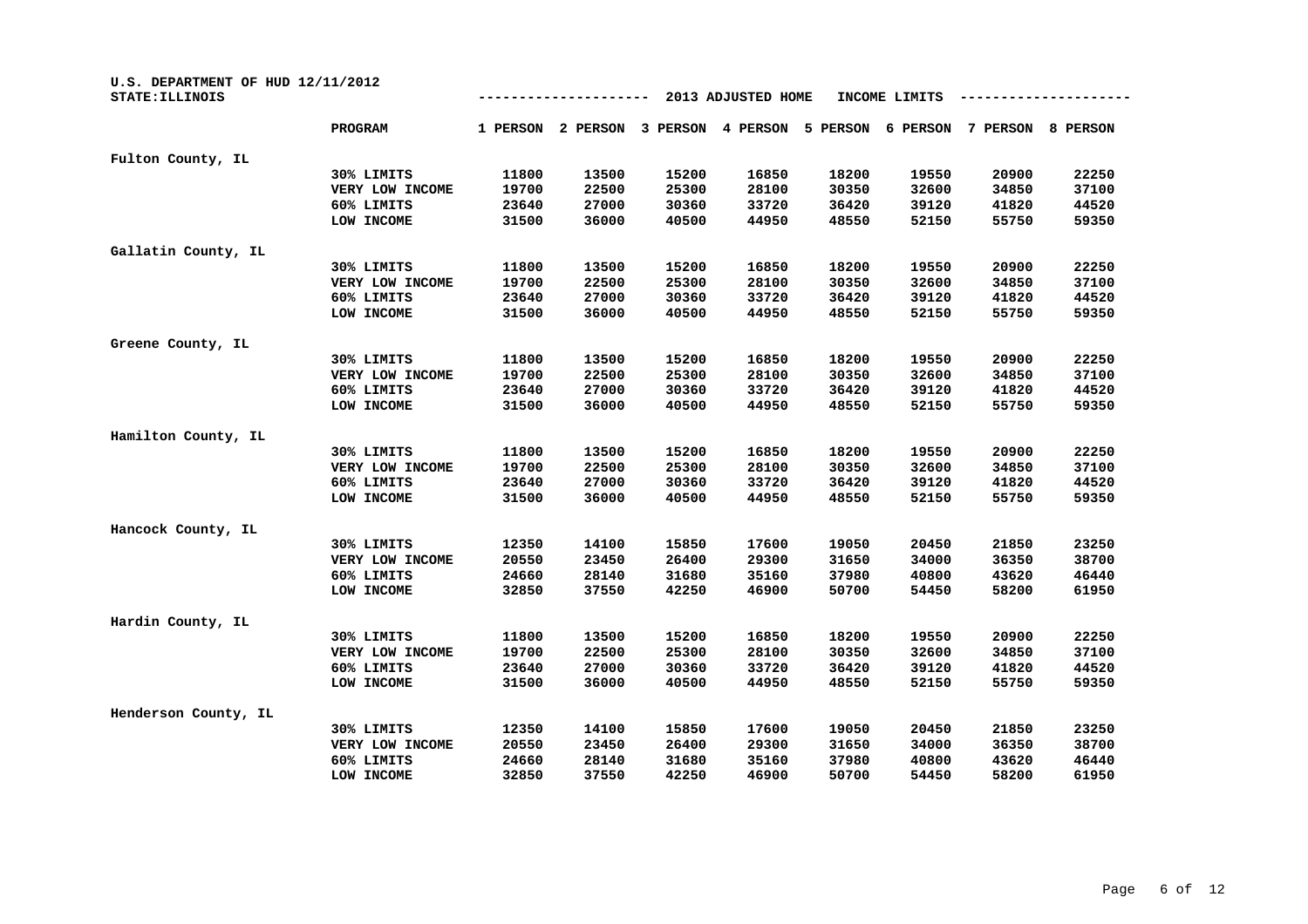| U.S. DEPARTMENT OF HUD 12/11/2012<br>STATE: ILLINOIS |                 |          |          |          | 2013 ADJUSTED HOME |          | INCOME LIMITS |          |          |
|------------------------------------------------------|-----------------|----------|----------|----------|--------------------|----------|---------------|----------|----------|
|                                                      | <b>PROGRAM</b>  | 1 PERSON | 2 PERSON | 3 PERSON | 4 PERSON           | 5 PERSON | 6 PERSON      | 7 PERSON | 8 PERSON |
| Iroquois County, IL                                  |                 |          |          |          |                    |          |               |          |          |
|                                                      | 30% LIMITS      | 12650    | 14450    | 16250    | 18050              | 19500    | 20950         | 22400    | 23850    |
|                                                      | VERY LOW INCOME | 21050    | 24050    | 27050    | 30050              | 32500    | 34900         | 37300    | 39700    |
|                                                      | 60% LIMITS      | 25260    | 28860    | 32460    | 36060              | 39000    | 41880         | 44760    | 47640    |
|                                                      | LOW INCOME      | 33700    | 38500    | 43300    | 48100              | 51950    | 55800         | 59650    | 63500    |
| Jackson County, IL                                   |                 |          |          |          |                    |          |               |          |          |
|                                                      | 30% LIMITS      | 11800    | 13500    | 15200    | 16850              | 18200    | 19550         | 20900    | 22250    |
|                                                      | VERY LOW INCOME | 19700    | 22500    | 25300    | 28100              | 30350    | 32600         | 34850    | 37100    |
|                                                      | 60% LIMITS      | 23640    | 27000    | 30360    | 33720              | 36420    | 39120         | 41820    | 44520    |
|                                                      | LOW INCOME      | 31500    | 36000    | 40500    | 44950              | 48550    | 52150         | 55750    | 59350    |
| Jasper County, IL                                    |                 |          |          |          |                    |          |               |          |          |
|                                                      | 30% LIMITS      | 11850    | 13550    | 15250    | 16900              | 18300    | 19650         | 21000    | 22350    |
|                                                      | VERY LOW INCOME | 19750    | 22600    | 25400    | 28200              | 30500    | 32750         | 35000    | 37250    |
|                                                      | 60% LIMITS      | 23700    | 27120    | 30480    | 33840              | 36600    | 39300         | 42000    | 44700    |
|                                                      | LOW INCOME      | 31600    | 36100    | 40600    | 45100              | 48750    | 52350         | 55950    | 59550    |
| Jefferson County, IL                                 |                 |          |          |          |                    |          |               |          |          |
|                                                      | 30% LIMITS      | 11800    | 13500    | 15200    | 16850              | 18200    | 19550         | 20900    | 22250    |
|                                                      | VERY LOW INCOME | 19700    | 22500    | 25300    | 28100              | 30350    | 32600         | 34850    | 37100    |
|                                                      | 60% LIMITS      | 23640    | 27000    | 30360    | 33720              | 36420    | 39120         | 41820    | 44520    |
|                                                      | LOW INCOME      | 31500    | 36000    | 40500    | 44950              | 48550    | 52150         | 55750    | 59350    |
| Jo Daviess County, IL                                |                 |          |          |          |                    |          |               |          |          |
|                                                      | 30% LIMITS      | 13500    | 15400    | 17350    | 19250              | 20800    | 22350         | 23900    | 25450    |
|                                                      | VERY LOW INCOME | 22500    | 25700    | 28900    | 32100              | 34700    | 37250         | 39850    | 42400    |
|                                                      | 60% LIMITS      | 27000    | 30840    | 34680    | 38520              | 41640    | 44700         | 47820    | 50880    |
|                                                      | LOW INCOME      | 35950    | 41100    | 46250    | 51350              | 55500    | 59600         | 63700    | 67800    |
| Johnson County, IL                                   |                 |          |          |          |                    |          |               |          |          |
|                                                      | 30% LIMITS      | 11800    | 13500    | 15200    | 16850              | 18200    | 19550         | 20900    | 22250    |
|                                                      | VERY LOW INCOME | 19700    | 22500    | 25300    | 28100              | 30350    | 32600         | 34850    | 37100    |
|                                                      | 60% LIMITS      | 23640    | 27000    | 30360    | 33720              | 36420    | 39120         | 41820    | 44520    |
|                                                      | LOW INCOME      | 31500    | 36000    | 40500    | 44950              | 48550    | 52150         | 55750    | 59350    |
| Knox County, IL                                      |                 |          |          |          |                    |          |               |          |          |
|                                                      | 30% LIMITS      | 11800    | 13500    | 15200    | 16850              | 18200    | 19550         | 20900    | 22250    |
|                                                      | VERY LOW INCOME | 19700    | 22500    | 25300    | 28100              | 30350    | 32600         | 34850    | 37100    |
|                                                      | 60% LIMITS      | 23640    | 27000    | 30360    | 33720              | 36420    | 39120         | 41820    | 44520    |
|                                                      | LOW INCOME      | 31500    | 36000    | 40500    | 44950              | 48550    | 52150         | 55750    | 59350    |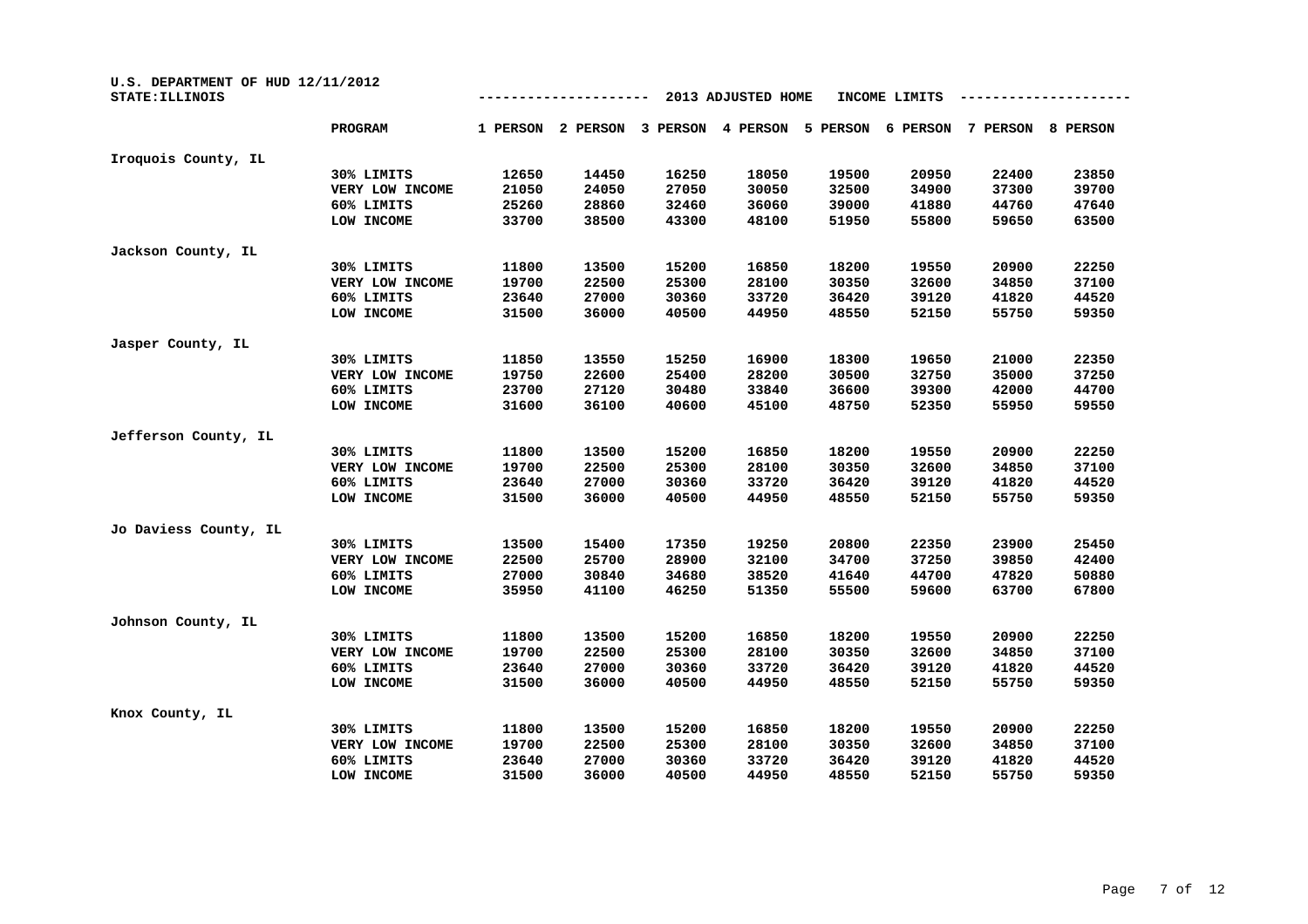| U.S. DEPARTMENT OF HUD 12/11/2012<br>STATE: ILLINOIS |                 |          |          |          | 2013 ADJUSTED HOME |          | INCOME LIMITS |          |          |
|------------------------------------------------------|-----------------|----------|----------|----------|--------------------|----------|---------------|----------|----------|
|                                                      | PROGRAM         | 1 PERSON | 2 PERSON | 3 PERSON | 4 PERSON           | 5 PERSON | 6 PERSON      | 7 PERSON | 8 PERSON |
| La Salle County, IL                                  |                 |          |          |          |                    |          |               |          |          |
|                                                      | 30% LIMITS      | 13900    | 15850    | 17850    | 19800              | 21400    | 23000         | 24600    | 26150    |
|                                                      | VERY LOW INCOME | 23100    | 26400    | 29700    | 33000              | 35650    | 38300         | 40950    | 43600    |
|                                                      | 60% LIMITS      | 27720    | 31680    | 35640    | 39600              | 42780    | 45960         | 49140    | 52320    |
|                                                      | LOW INCOME      | 37000    | 42250    | 47550    | 52800              | 57050    | 61250         | 65500    | 69700    |
| Lawrence County, IL                                  |                 |          |          |          |                    |          |               |          |          |
|                                                      | 30% LIMITS      | 11800    | 13500    | 15200    | 16850              | 18200    | 19550         | 20900    | 22250    |
|                                                      | VERY LOW INCOME | 19700    | 22500    | 25300    | 28100              | 30350    | 32600         | 34850    | 37100    |
|                                                      | 60% LIMITS      | 23640    | 27000    | 30360    | 33720              | 36420    | 39120         | 41820    | 44520    |
|                                                      | LOW INCOME      | 31500    | 36000    | 40500    | 44950              | 48550    | 52150         | 55750    | 59350    |
| Lee County, IL                                       |                 |          |          |          |                    |          |               |          |          |
|                                                      | 30% LIMITS      | 13600    | 15550    | 17500    | 19400              | 21000    | 22550         | 24100    | 25650    |
|                                                      | VERY LOW INCOME | 22650    | 25850    | 29100    | 32300              | 34900    | 37500         | 40100    | 42650    |
|                                                      | 60% LIMITS      | 27180    | 31020    | 34920    | 38760              | 41880    | 45000         | 48120    | 51180    |
|                                                      | LOW INCOME      | 36200    | 41400    | 46550    | 51700              | 55850    | 60000         | 64150    | 68250    |
| Livingston County, IL                                |                 |          |          |          |                    |          |               |          |          |
|                                                      | 30% LIMITS      | 13650    | 15600    | 17550    | 19450              | 21050    | 22600         | 24150    | 25700    |
|                                                      | VERY LOW INCOME | 22700    | 25950    | 29200    | 32400              | 35000    | 37600         | 40200    | 42800    |
|                                                      | 60% LIMITS      | 27240    | 31140    | 35040    | 38880              | 42000    | 45120         | 48240    | 51360    |
|                                                      | LOW INCOME      | 36300    | 41500    | 46700    | 51850              | 56000    | 60150         | 64300    | 68450    |
| Logan County, IL                                     |                 |          |          |          |                    |          |               |          |          |
|                                                      | 30% LIMITS      | 14150    | 16150    | 18150    | 20150              | 21800    | 23400         | 25000    | 26600    |
|                                                      | VERY LOW INCOME | 23550    | 26900    | 30250    | 33600              | 36300    | 39000         | 41700    | 44400    |
|                                                      | 60% LIMITS      | 28260    | 32280    | 36300    | 40320              | 43560    | 46800         | 50040    | 53280    |
|                                                      | LOW INCOME      | 37650    | 43000    | 48400    | 53750              | 58050    | 62350         | 66650    | 70950    |
| McDonough County, IL                                 |                 |          |          |          |                    |          |               |          |          |
|                                                      | 30% LIMITS      | 11800    | 13500    | 15200    | 16850              | 18200    | 19550         | 20900    | 22250    |
|                                                      | VERY LOW INCOME | 19700    | 22500    | 25300    | 28100              | 30350    | 32600         | 34850    | 37100    |
|                                                      | 60% LIMITS      | 23640    | 27000    | 30360    | 33720              | 36420    | 39120         | 41820    | 44520    |
|                                                      | LOW INCOME      | 31500    | 36000    | 40500    | 44950              | 48550    | 52150         | 55750    | 59350    |
| Marion County, IL                                    |                 |          |          |          |                    |          |               |          |          |
|                                                      | 30% LIMITS      | 11800    | 13500    | 15200    | 16850              | 18200    | 19550         | 20900    | 22250    |
|                                                      | VERY LOW INCOME | 19700    | 22500    | 25300    | 28100              | 30350    | 32600         | 34850    | 37100    |
|                                                      | 60% LIMITS      | 23640    | 27000    | 30360    | 33720              | 36420    | 39120         | 41820    | 44520    |
|                                                      | LOW INCOME      | 31500    | 36000    | 40500    | 44950              | 48550    | 52150         | 55750    | 59350    |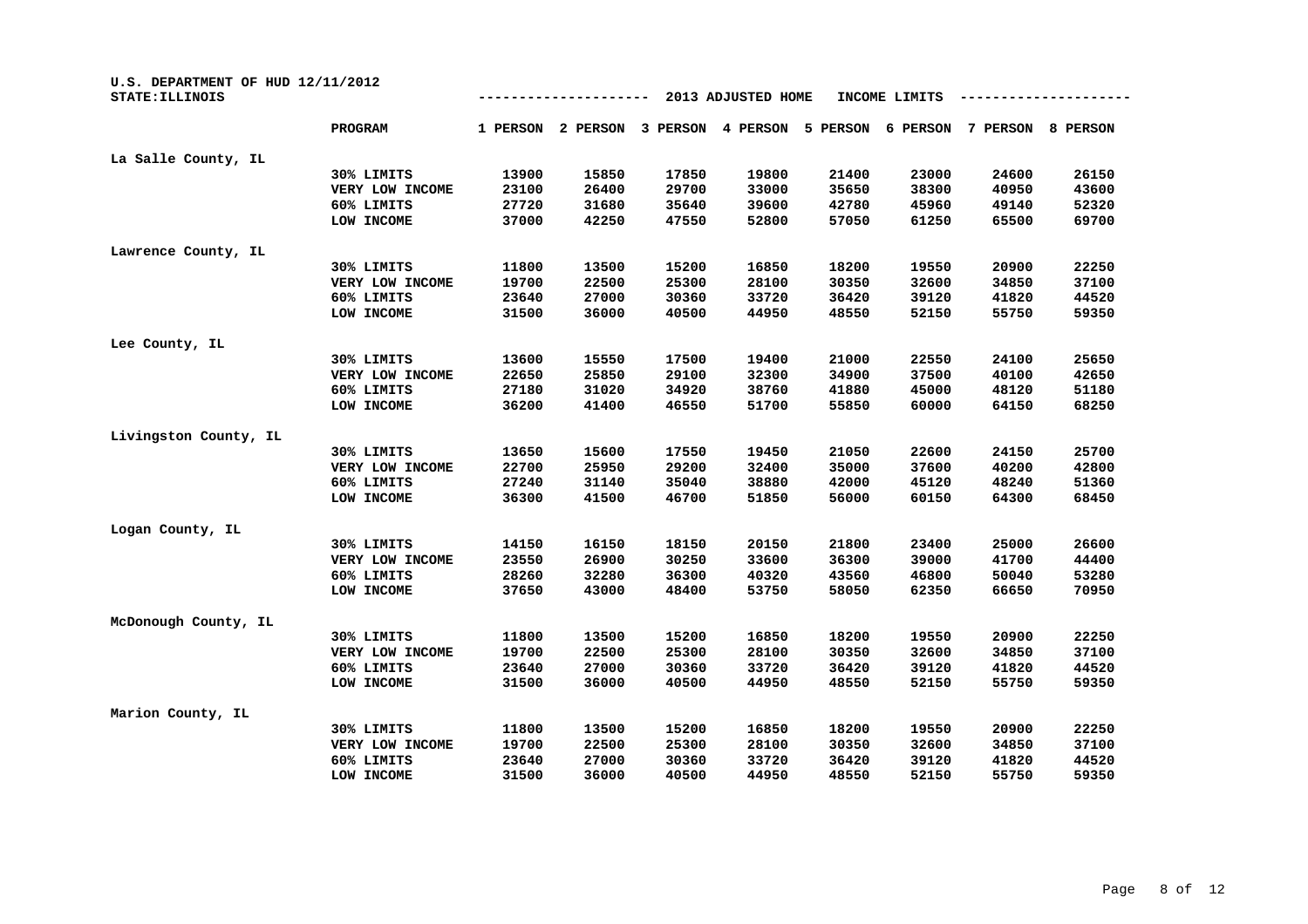| U.S. DEPARTMENT OF HUD 12/11/2012<br>STATE: ILLINOIS |                 |          |          |          | 2013 ADJUSTED HOME |          | INCOME LIMITS |          |          |
|------------------------------------------------------|-----------------|----------|----------|----------|--------------------|----------|---------------|----------|----------|
|                                                      | PROGRAM         | 1 PERSON | 2 PERSON | 3 PERSON | 4 PERSON           | 5 PERSON | 6 PERSON      | 7 PERSON | 8 PERSON |
| Mason County, IL                                     |                 |          |          |          |                    |          |               |          |          |
|                                                      | 30% LIMITS      | 11800    | 13500    | 15200    | 16850              | 18200    | 19550         | 20900    | 22250    |
|                                                      | VERY LOW INCOME | 19700    | 22500    | 25300    | 28100              | 30350    | 32600         | 34850    | 37100    |
|                                                      | 60% LIMITS      | 23640    | 27000    | 30360    | 33720              | 36420    | 39120         | 41820    | 44520    |
|                                                      | LOW INCOME      | 31500    | 36000    | 40500    | 44950              | 48550    | 52150         | 55750    | 59350    |
| Massac County, IL                                    |                 |          |          |          |                    |          |               |          |          |
|                                                      | 30% LIMITS      | 11800    | 13500    | 15200    | 16850              | 18200    | 19550         | 20900    | 22250    |
|                                                      | VERY LOW INCOME | 19700    | 22500    | 25300    | 28100              | 30350    | 32600         | 34850    | 37100    |
|                                                      | 60% LIMITS      | 23640    | 27000    | 30360    | 33720              | 36420    | 39120         | 41820    | 44520    |
|                                                      | LOW INCOME      | 31500    | 36000    | 40500    | 44950              | 48550    | 52150         | 55750    | 59350    |
| Montgomery County, IL                                |                 |          |          |          |                    |          |               |          |          |
|                                                      | 30% LIMITS      | 12750    | 14550    | 16350    | 18150              | 19650    | 21100         | 22550    | 24000    |
|                                                      | VERY LOW INCOME | 21200    | 24200    | 27250    | 30250              | 32700    | 35100         | 37550    | 39950    |
|                                                      | 60% LIMITS      | 25440    | 29040    | 32700    | 36300              | 39240    | 42120         | 45060    | 47940    |
|                                                      | LOW INCOME      | 33900    | 38750    | 43600    | 48400              | 52300    | 56150         | 60050    | 63900    |
| Morgan County, IL                                    |                 |          |          |          |                    |          |               |          |          |
|                                                      | 30% LIMITS      | 13200    | 15100    | 17000    | 18850              | 20400    | 21900         | 23400    | 24900    |
|                                                      | VERY LOW INCOME | 22050    | 25200    | 28350    | 31450              | 34000    | 36500         | 39000    | 41550    |
|                                                      | 60% LIMITS      | 26460    | 30240    | 34020    | 37740              | 40800    | 43800         | 46800    | 49860    |
|                                                      | LOW INCOME      | 35250    | 40250    | 45300    | 50300              | 54350    | 58350         | 62400    | 66400    |
| Moultrie County, IL                                  |                 |          |          |          |                    |          |               |          |          |
|                                                      | 30% LIMITS      | 12150    | 13900    | 15650    | 17350              | 18750    | 20150         | 21550    | 22950    |
|                                                      | VERY LOW INCOME | 20300    | 23200    | 26100    | 28950              | 31300    | 33600         | 35900    | 38250    |
|                                                      | 60% LIMITS      | 24360    | 27840    | 31320    | 34740              | 37560    | 40320         | 43080    | 45900    |
|                                                      | LOW INCOME      | 32450    | 37050    | 41700    | 46300              | 50050    | 53750         | 57450    | 61150    |
| Ogle County, IL                                      |                 |          |          |          |                    |          |               |          |          |
|                                                      | 30% LIMITS      | 14500    | 16600    | 18650    | 20700              | 22400    | 24050         | 25700    | 27350    |
|                                                      | VERY LOW INCOME | 24150    | 27600    | 31050    | 34500              | 37300    | 40050         | 42800    | 45550    |
|                                                      | 60% LIMITS      | 28980    | 33120    | 37260    | 41400              | 44760    | 48060         | 51360    | 54660    |
|                                                      | LOW INCOME      | 38650    | 44200    | 49700    | 55200              | 59650    | 64050         | 68450    | 72900    |
| Perry County, IL                                     |                 |          |          |          |                    |          |               |          |          |
|                                                      | 30% LIMITS      | 11800    | 13500    | 15200    | 16850              | 18200    | 19550         | 20900    | 22250    |
|                                                      | VERY LOW INCOME | 19700    | 22500    | 25300    | 28100              | 30350    | 32600         | 34850    | 37100    |
|                                                      | 60% LIMITS      | 23640    | 27000    | 30360    | 33720              | 36420    | 39120         | 41820    | 44520    |
|                                                      | LOW INCOME      | 31500    | 36000    | 40500    | 44950              | 48550    | 52150         | 55750    | 59350    |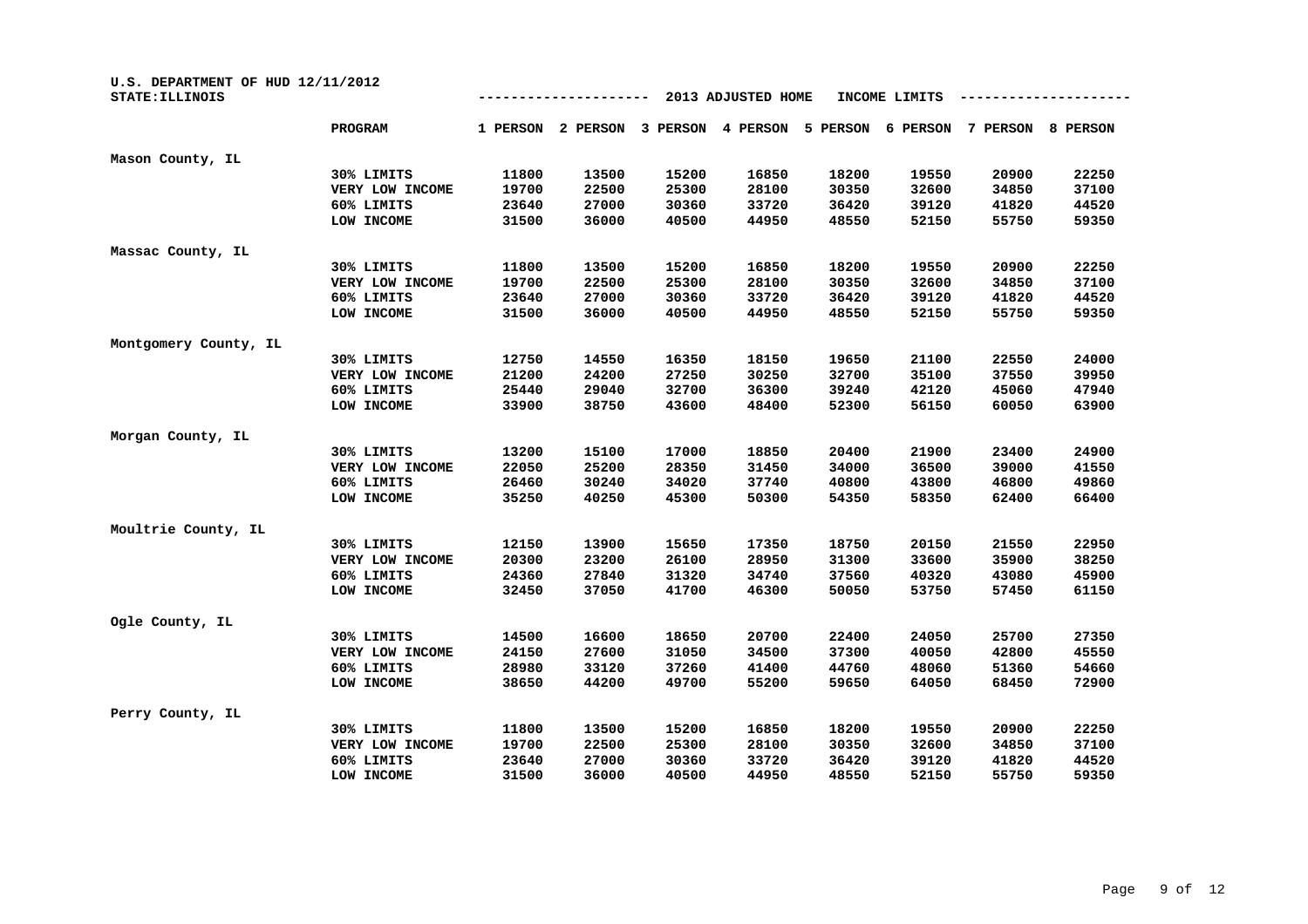| U.S. DEPARTMENT OF HUD 12/11/2012<br>STATE: ILLINOIS |                 |          |          |          | 2013 ADJUSTED HOME |          | INCOME LIMITS |          |          |
|------------------------------------------------------|-----------------|----------|----------|----------|--------------------|----------|---------------|----------|----------|
|                                                      | PROGRAM         | 1 PERSON | 2 PERSON | 3 PERSON | 4 PERSON           | 5 PERSON | 6 PERSON      | 7 PERSON | 8 PERSON |
| Pike County, IL                                      |                 |          |          |          |                    |          |               |          |          |
|                                                      | 30% LIMITS      | 11800    | 13500    | 15200    | 16850              | 18200    | 19550         | 20900    | 22250    |
|                                                      | VERY LOW INCOME | 19700    | 22500    | 25300    | 28100              | 30350    | 32600         | 34850    | 37100    |
|                                                      | 60% LIMITS      | 23640    | 27000    | 30360    | 33720              | 36420    | 39120         | 41820    | 44520    |
|                                                      | LOW INCOME      | 31500    | 36000    | 40500    | 44950              | 48550    | 52150         | 55750    | 59350    |
| Pope County, IL                                      |                 |          |          |          |                    |          |               |          |          |
|                                                      | 30% LIMITS      | 11800    | 13500    | 15200    | 16850              | 18200    | 19550         | 20900    | 22250    |
|                                                      | VERY LOW INCOME | 19700    | 22500    | 25300    | 28100              | 30350    | 32600         | 34850    | 37100    |
|                                                      | 60% LIMITS      | 23640    | 27000    | 30360    | 33720              | 36420    | 39120         | 41820    | 44520    |
|                                                      | LOW INCOME      | 31500    | 36000    | 40500    | 44950              | 48550    | 52150         | 55750    | 59350    |
| Pulaski County, IL                                   |                 |          |          |          |                    |          |               |          |          |
|                                                      | 30% LIMITS      | 11800    | 13500    | 15200    | 16850              | 18200    | 19550         | 20900    | 22250    |
|                                                      | VERY LOW INCOME | 19700    | 22500    | 25300    | 28100              | 30350    | 32600         | 34850    | 37100    |
|                                                      | 60% LIMITS      | 23640    | 27000    | 30360    | 33720              | 36420    | 39120         | 41820    | 44520    |
|                                                      | LOW INCOME      | 31500    | 36000    | 40500    | 44950              | 48550    | 52150         | 55750    | 59350    |
| Putnam County, IL                                    |                 |          |          |          |                    |          |               |          |          |
|                                                      | 30% LIMITS      | 15400    | 17600    | 19800    | 21950              | 23750    | 25500         | 27250    | 29000    |
|                                                      | VERY LOW INCOME | 25650    | 29300    | 32950    | 36600              | 39550    | 42500         | 45400    | 48350    |
|                                                      | 60% LIMITS      | 30780    | 35160    | 39540    | 43920              | 47460    | 51000         | 54480    | 58020    |
|                                                      | LOW INCOME      | 41000    | 46850    | 52700    | 58550              | 63250    | 67950         | 72650    | 77300    |
| Randolph County, IL                                  |                 |          |          |          |                    |          |               |          |          |
|                                                      | 30% LIMITS      | 12350    | 14100    | 15850    | 17600              | 19050    | 20450         | 21850    | 23250    |
|                                                      | VERY LOW INCOME | 20550    | 23450    | 26400    | 29300              | 31650    | 34000         | 36350    | 38700    |
|                                                      | 60% LIMITS      | 24660    | 28140    | 31680    | 35160              | 37980    | 40800         | 43620    | 46440    |
|                                                      | LOW INCOME      | 32850    | 37550    | 42250    | 46900              | 50700    | 54450         | 58200    | 61950    |
| Richland County, IL                                  |                 |          |          |          |                    |          |               |          |          |
|                                                      | 30% LIMITS      | 12050    | 13750    | 15450    | 17150              | 18550    | 19900         | 21300    | 22650    |
|                                                      | VERY LOW INCOME | 20050    | 22900    | 25750    | 28600              | 30900    | 33200         | 35500    | 37800    |
|                                                      | 60% LIMITS      | 24060    | 27480    | 30900    | 34320              | 37080    | 39840         | 42600    | 45360    |
|                                                      | LOW INCOME      | 32050    | 36600    | 41200    | 45750              | 49450    | 53100         | 56750    | 60400    |
| Saline County, IL                                    |                 |          |          |          |                    |          |               |          |          |
|                                                      | 30% LIMITS      | 11800    | 13500    | 15200    | 16850              | 18200    | 19550         | 20900    | 22250    |
|                                                      | VERY LOW INCOME | 19700    | 22500    | 25300    | 28100              | 30350    | 32600         | 34850    | 37100    |
|                                                      | 60% LIMITS      | 23640    | 27000    | 30360    | 33720              | 36420    | 39120         | 41820    | 44520    |
|                                                      | LOW INCOME      | 31500    | 36000    | 40500    | 44950              | 48550    | 52150         | 55750    | 59350    |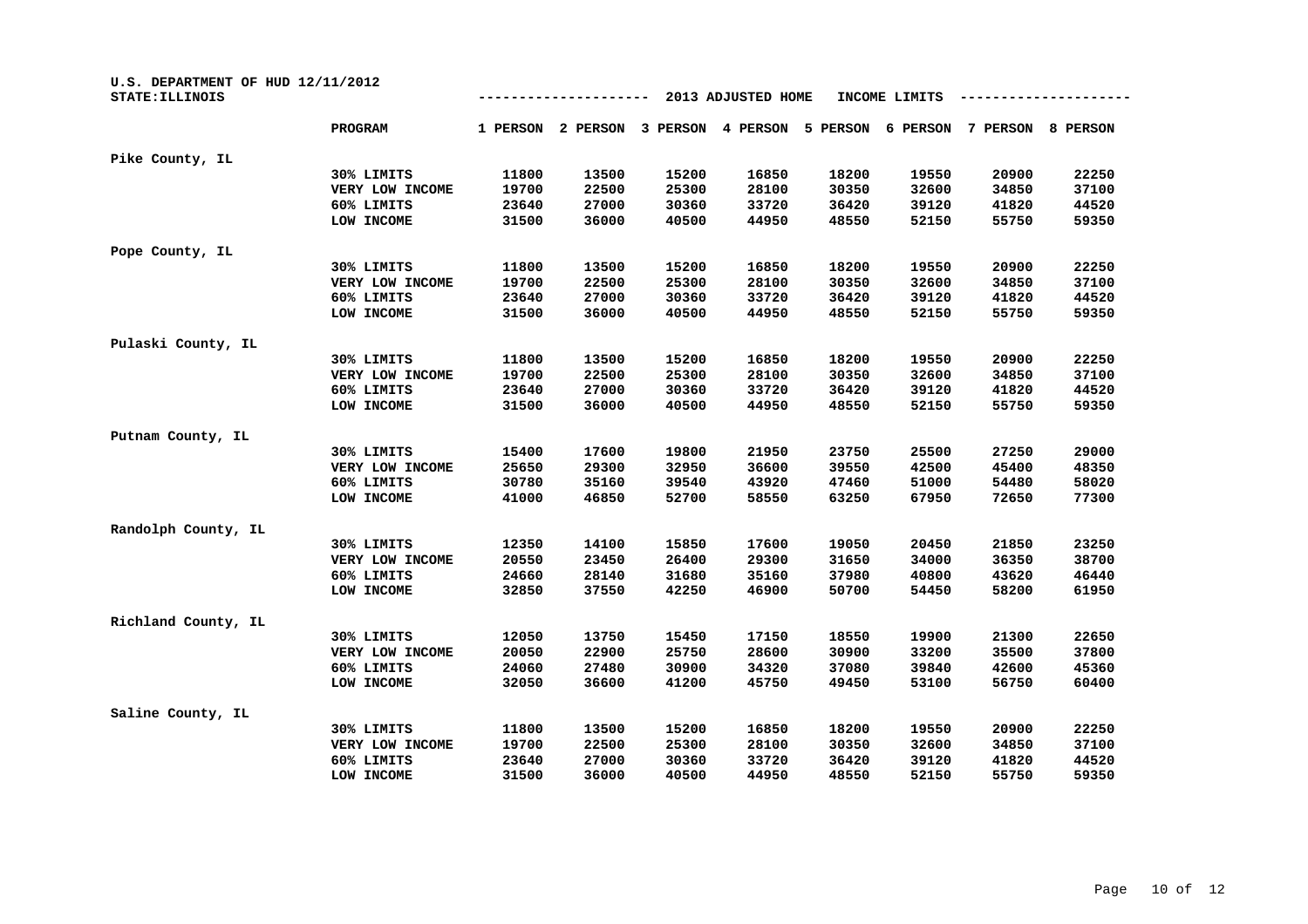| U.S. DEPARTMENT OF HUD 12/11/2012<br>STATE: ILLINOIS |                 |          |          |          | 2013 ADJUSTED HOME |          | INCOME LIMITS |          |          |
|------------------------------------------------------|-----------------|----------|----------|----------|--------------------|----------|---------------|----------|----------|
|                                                      | PROGRAM         | 1 PERSON | 2 PERSON | 3 PERSON | 4 PERSON           | 5 PERSON | 6 PERSON      | 7 PERSON | 8 PERSON |
| Schuyler County, IL                                  |                 |          |          |          |                    |          |               |          |          |
|                                                      | 30% LIMITS      | 11800    | 13500    | 15200    | 16850              | 18200    | 19550         | 20900    | 22250    |
|                                                      | VERY LOW INCOME | 19700    | 22500    | 25300    | 28100              | 30350    | 32600         | 34850    | 37100    |
|                                                      | 60% LIMITS      | 23640    | 27000    | 30360    | 33720              | 36420    | 39120         | 41820    | 44520    |
|                                                      | LOW INCOME      | 31500    | 36000    | 40500    | 44950              | 48550    | 52150         | 55750    | 59350    |
| Scott County, IL                                     |                 |          |          |          |                    |          |               |          |          |
|                                                      | 30% LIMITS      | 13300    | 15200    | 17100    | 18950              | 20500    | 22000         | 23500    | 25050    |
|                                                      | VERY LOW INCOME | 22100    | 25250    | 28400    | 31550              | 34100    | 36600         | 39150    | 41650    |
|                                                      | 60% LIMITS      | 26520    | 30300    | 34080    | 37860              | 40920    | 43920         | 46980    | 49980    |
|                                                      | LOW INCOME      | 35350    | 40400    | 45450    | 50500              | 54550    | 58600         | 62650    | 66700    |
| Shelby County, IL                                    |                 |          |          |          |                    |          |               |          |          |
|                                                      | 30% LIMITS      | 12450    | 14200    | 16000    | 17750              | 19200    | 20600         | 22050    | 23450    |
|                                                      | VERY LOW INCOME | 20750    | 23700    | 26650    | 29600              | 32000    | 34350         | 36750    | 39100    |
|                                                      | 60% LIMITS      | 24900    | 28440    | 31980    | 35520              | 38400    | 41220         | 44100    | 46920    |
|                                                      | LOW INCOME      | 33150    | 37900    | 42650    | 47350              | 51150    | 54950         | 58750    | 62550    |
| Stephenson County, IL                                |                 |          |          |          |                    |          |               |          |          |
|                                                      | 30% LIMITS      | 12150    | 13850    | 15600    | 17300              | 18700    | 20100         | 21500    | 22850    |
|                                                      | VERY LOW INCOME | 20200    | 23050    | 25950    | 28800              | 31150    | 33450         | 35750    | 38050    |
|                                                      | 60% LIMITS      | 24240    | 27660    | 31140    | 34560              | 37380    | 40140         | 42900    | 45660    |
|                                                      | LOW INCOME      | 32300    | 36900    | 41500    | 46100              | 49800    | 53500         | 57200    | 60900    |
| Union County, IL                                     |                 |          |          |          |                    |          |               |          |          |
|                                                      | 30% LIMITS      | 11800    | 13500    | 15200    | 16850              | 18200    | 19550         | 20900    | 22250    |
|                                                      | VERY LOW INCOME | 19700    | 22500    | 25300    | 28100              | 30350    | 32600         | 34850    | 37100    |
|                                                      | 60% LIMITS      | 23640    | 27000    | 30360    | 33720              | 36420    | 39120         | 41820    | 44520    |
|                                                      | LOW INCOME      | 31500    | 36000    | 40500    | 44950              | 48550    | 52150         | 55750    | 59350    |
| Wabash County, IL                                    |                 |          |          |          |                    |          |               |          |          |
|                                                      | 30% LIMITS      | 12450    | 14200    | 16000    | 17750              | 19200    | 20600         | 22050    | 23450    |
|                                                      | VERY LOW INCOME | 20700    | 23650    | 26600    | 29550              | 31950    | 34300         | 36650    | 39050    |
|                                                      | 60% LIMITS      | 24840    | 28380    | 31920    | 35460              | 38340    | 41160         | 43980    | 46860    |
|                                                      | LOW INCOME      | 33150    | 37850    | 42600    | 47300              | 51100    | 54900         | 58700    | 62450    |
| Warren County, IL                                    |                 |          |          |          |                    |          |               |          |          |
|                                                      | 30% LIMITS      | 11800    | 13500    | 15200    | 16850              | 18200    | 19550         | 20900    | 22250    |
|                                                      | VERY LOW INCOME | 19700    | 22500    | 25300    | 28100              | 30350    | 32600         | 34850    | 37100    |
|                                                      | 60% LIMITS      | 23640    | 27000    | 30360    | 33720              | 36420    | 39120         | 41820    | 44520    |
|                                                      | LOW INCOME      | 31500    | 36000    | 40500    | 44950              | 48550    | 52150         | 55750    | 59350    |